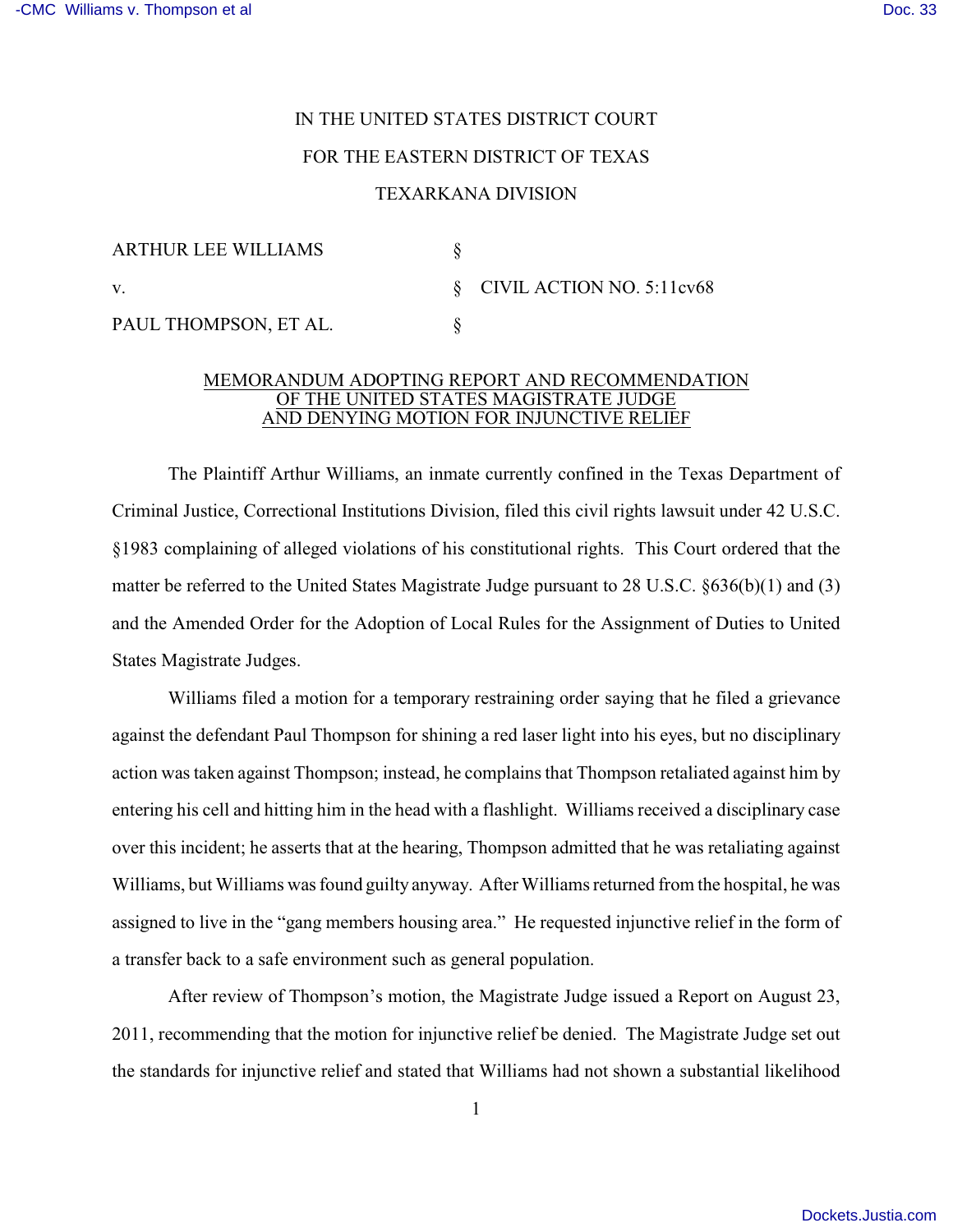that he would prevail on the merits of his claim or that he faced a substantial danger of irreparable injury if the requested injunctive relief is not granted. Instead, the Magistrate Judge stated that Williams simply offered a conclusory allegation that the area of the prison to which he was transferred, after being found guilty of a disciplinary offense, placed his life in danger. The Magistrate Judge observed that conclusory allegations could not sustain entitlement to injunctive relief.

In addition, the Magistrate Judge noted that Williams had not shown that his proposed injunctive relief would not dis-serve the public interest. The Supreme Court has cautioned the federal courts against excessive involvement in "the minutiae of prison operations," and inmates have no constitutionally protected interest in their classification status. Thus, the Magistrate Judge recommended that Williams' motion for injunctive relief be denied.

Williams filed objections to the Magistrate Judge's Report on September 14, 2011. In his objections, Williams says that he does not have to wait until after a "tragic event occurs" to seek an injunction to remedy unsafe prison conditions. He refers back to his original complaint, in which he stated that after he complained about the red laser light, Thompson made racial slurs and said that he would "have something done" to Williams. Williams states that he has shown a likelihood as addressed in Helling v. McKinney, 509 U.S. 25 (1993), and Ramos v. Lamm, 639 F.2d 559, 572 (10th Cir. 1980), arguing that these cases show that he need not wait until he is injured to seek injunctive relief.

Williams' objections relate back to the events of his complaint against Thompson, and do not discuss whether or not he is presently entitled to injunctive relief in the form of a transfer to a housing area which he believes is safer. He does not show a substantial likelihood of success on the merits of his claim, nor a substantial likelihood of irreparable injury exists if the requested injunctive relief is not granted, nor that federal court intervention in his classification status is justified. Williams' objections are without merit.